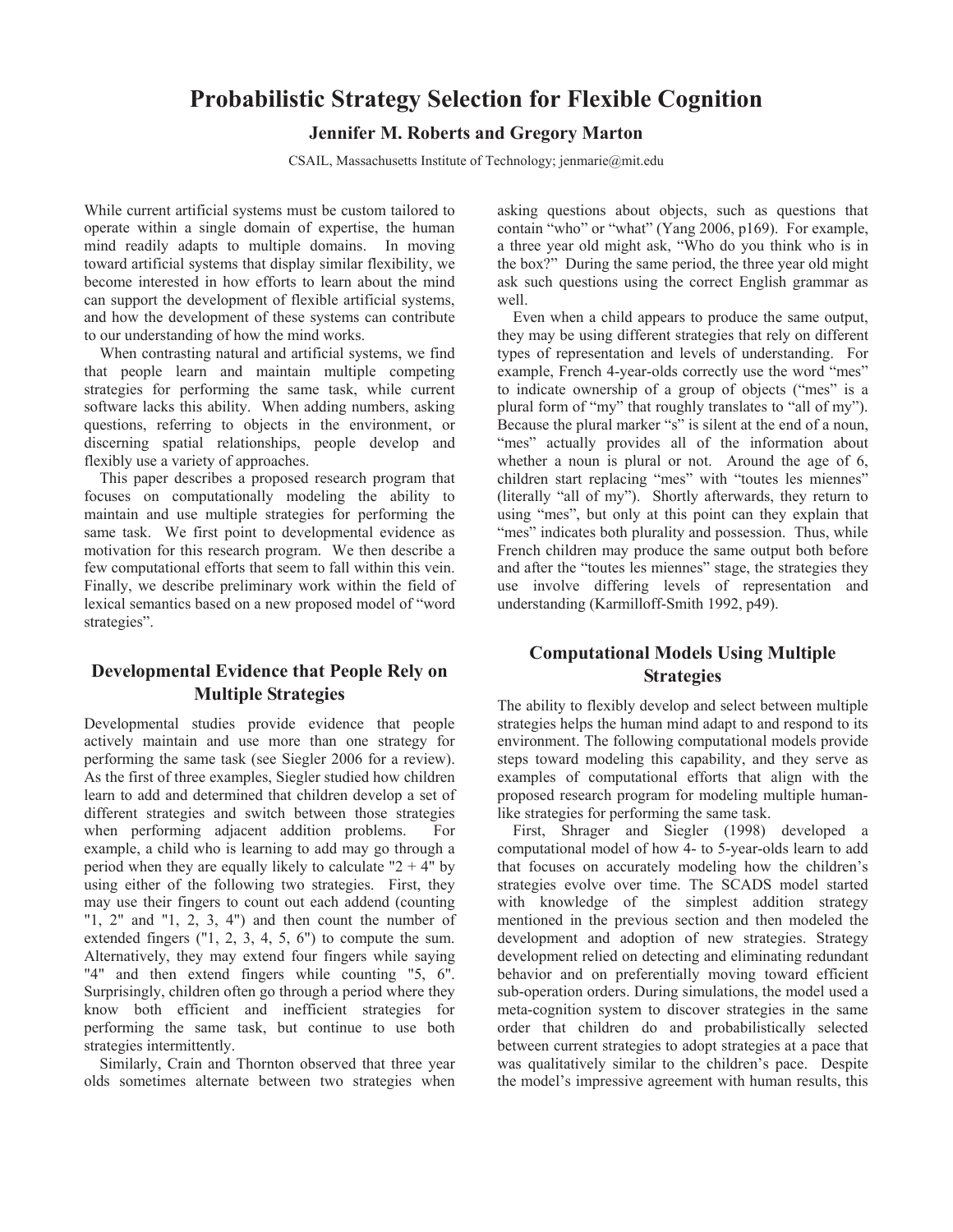appears to be the only model of its kind.

 Charles Yang (2006) proposes a model for grammar learning in which kids first develop strategies that are consistent with the rules of universal grammar and then slowly weed out strategies that do not agree with their native language. Based on universal grammar, the strategies that children develop produce sentences with word orders that are correct in some existing language, but not necessarily correct in the language a child is trying to learn. For example, questions of the form "Who do you think who is in the box?", where the question word repeats twice, are grammatically correct in German and Hindi, but not in English. As children explore strategies consistent with universal grammar, they search through the space of possible grammars to converge upon the grammar of their native language.

 Sajit Rao (1998) applies the idea of multiple strategies to image processing, using "visual routines" to extract spatial relationships. Shimon Ullman (1996) reviews ideas for multiple strategies that can perform the same visual task.

 While not yet a computational model, Karmiloff-Smith (1992) suggests a theory of Representational Redescription that provides insight into how the mind's strategy-development mechanisms might relate to the development of multiple representations. According to this theory, the mind iteratively redescribes representations into more conscious, malleable pieces. As a motivating example, she discusses learning the Rubik's cube. First, she learned how to solve the problem without having any conscious awareness of how to regenerate the solution. After that, she had to watch herself repeatedly solving the cube in order to start slowly recognizing intermediate stages within her solution. Once she was able to consciously recognize a few stages, she built on this knowledge to eventually explain to herself how to solve the cube. Likewise, she was eventually able to index her solution so that she could reproduce the solution regardless of what state the cube started in. Karmiloff-Smith describes this process of Representational Redescription as a process in which unconscious representations become redescribed into more conscious representations, which later become redescribed into more flexible representations that can be consciously manipulated to create more complex behavior. Computationally, Representational Redescription can be thought of as iteratively rewriting the procedures and knowledge structures used to perform a particular task into successively more flexible and more efficient forms.

 As a final example, McShane (2004) outlines semantic procedures for interpreting approximation words like "around" and "nearly". She provides a procedure for interpreting "around" that takes the numerical value being approximated and adds an uncertainty of 7%. She notes, however, that while this strategy of assuming a 7% error works in a remarkable number of contexts, people use very different approximation strategies when talking about young age, clock-times, or people's heights. This provides evidence that people also use multiple strategies when interpreting approximations.

 In each case described above, sets of computer programs or procedures can in principle fulfill the same goals as the sets of strategies that people employ. From a computational point of view, learning new strategies translates into searching the space of programs. However, the hypothesis space of programs, even that of correct programs, is infinite. The fitness landscape contains sharp peaks, so most programs will not work at all, small changes in a program may result in large changes in outputs, and small changes in outputs may require large changes to a program. Nonetheless, we claim that human learners successfully solve this problem and spend significant amounts of time creating new programs in hopes of finding ones that are fitter than those they currently have. Thus, we advocate a research program centered around developing artificial systems that flexibly employ and ultimately discover multiple strategies, i.e., multiple computer programs, for performing a particular task.

# **Probabilistic Strategy Selection for Semantic Interpretation**

 In this section, we describe preliminary efforts for a new line of research that falls within the proposed research program. As mentioned above, the ability to develop and probabilistically select between multiple strategies appears to be an important component of flexible cognition. As a step toward creating an artificial system with this capability, we will explore probabilistic selection between strategies within the domain of lexical semantics. In this preliminary work, we will use multiple strategies to provide computer-interpretable semantics for time words using an existing semantic parser called Sepia (Marton 2003).

 Temporal words provide a test bed for exploring reasoning in the face of ambiguity and testing the use of multiple human-like strategies, because we have a coherent understanding of reasonable semantics for time. Some attention has been paid to interpreting temporal expressions in ACE (Doddington 2004) and in TempEval (Verhagen 2007), providing a consensus semantic target for correct interpretations.

 Traditionally, computational work on interpreting words, a task known as word sense disambiguation, focuses on selecting the best definition for a word from amongst a set of static dictionary definitions (Agirre & Edmonds 2006). In contrast, we wish to focus on identifying the best ways to interpret definitions.

 McShane (2004) concretely expresses word senses in terms of procedures and notes that using a single procedure, even for a fixed word sense, will not work well